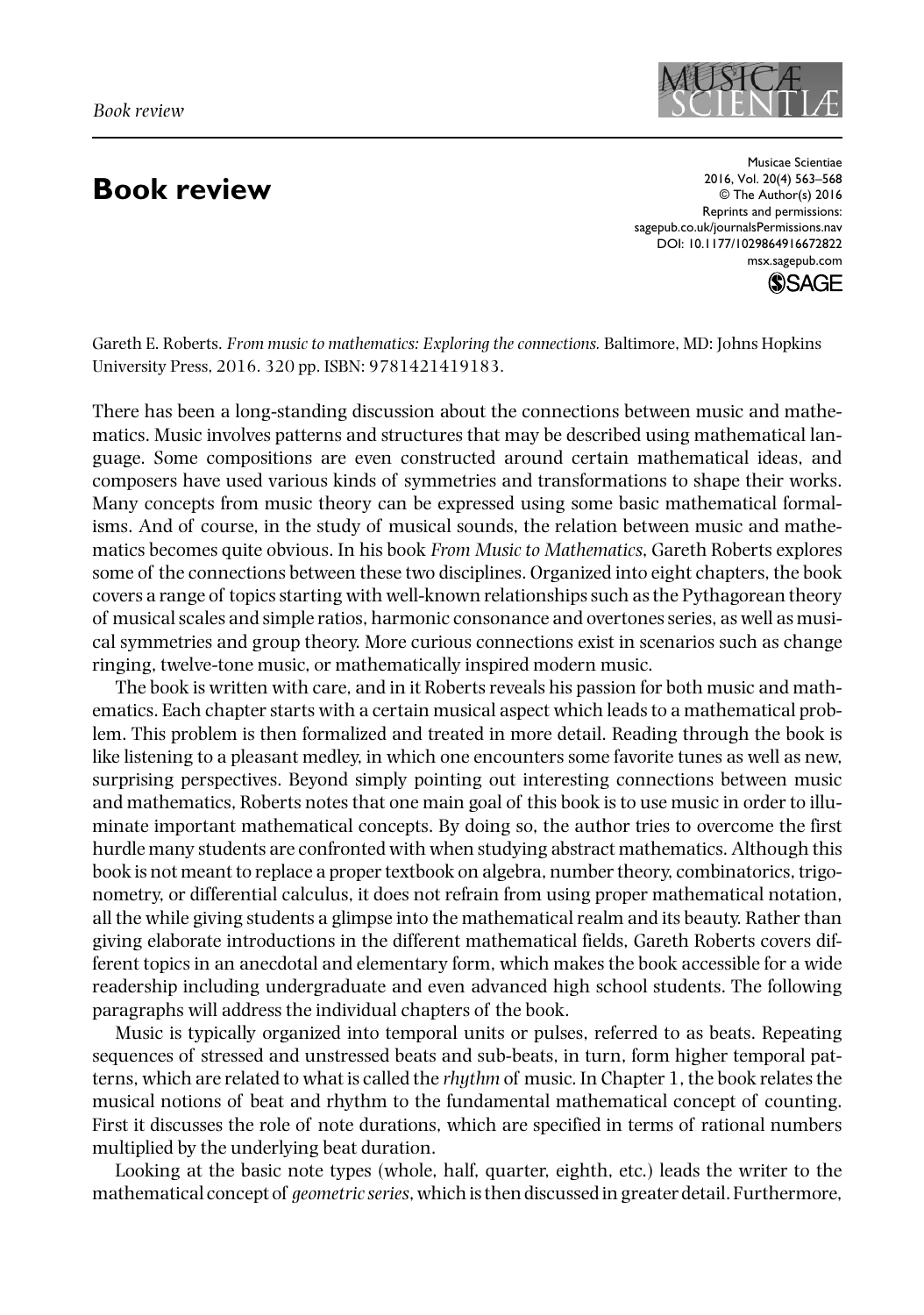the notion of a time signature (or meter), which is specified by two numbers that indicate the dominating note type and the number of beats per measure, is introduced. Superimposing two different rhythms creates *polyrhythms*, which are often encountered in African or Indian music. Determining relative note positions in polyrhythmic music recalls the mathematical concepts of *least common multiple* and *greatest common divisor*. Finally, counting the number of specific beat patterns that occur in Indian classical music results in the famous *Fibonacci numbers*. The chapter is nicely complemented by the discussion of numerous musical examples. For readers who want to dive deeper into the topic of this chapter the book *Rhythm and Transforms* by William Sethares (2007) is a good complementary source.

In Chapter 2, some fundamental aspects from harmony and counterpoint theory are summarized. Starting with some basics on Western sheet music notation, the author then reviews the fundamental concepts of scales, keys, intervals, and chords. Based on the circle of fifths, tonal proximity and the relation between major and minor, various musical keys are discussed. The chapter closes with a synopsis of the evolution of polyphony in the Western music tradition. Most of the material covered in this chapter can be found in standard introductory textbooks on music notation and harmony theory.

Music can be represented in many different ways and formats. For example, a composer may write down a composition in the form of a musical score, where musical symbols are used to visually encode notes and show how these notes are to be played by a musician. When musicians start delving into the music, the playing instructions recede into the background. The musical meter turns into a rhythmic flow; the different note objects melt into harmonic sounds and smooth melody lines; and the instruments communicate with each other (Müller, 2015). From a physical point of view, performing music results in *sounds* or *acoustic waves*, which are transmitted through the air as pressure oscillations. While the first two chapters cover musical aspects that can be described on the symbolic level, Gareth Roberts discusses in Chapter 3 some basic material on musical sounds and their properties. In particular, he explains the attributes of loudness, pitch, duration, and timbre from both a physical and perceptual point of view. Human perception of sound intensity is logarithmic in nature, which motivates the logarithmic *decibel* scale. The standard unit to measure frequency, or the number of cycles a wave makes in a second, is a *Hertz*. A sinusoid is the simplest type of periodic waveform, which leads into a branch of mathematics known as *trigonometry*. Using fundamental trigonometric identities, phenomena such as *beating* are explained. Furthermore, Roberts shows how sound production via vibrating objects leads to the realm of partial differential equations. The study of such equations yields a natural approach to sinusoids and also explains the phenomenon of *overtones* – sound components that are integer multiples of the fundamental frequency. The chapter closes with an instructive experiment that investigates the relation between length and pitch of a one-stringed instrument.

The experiment at the end of Chapter 3 and the overtone series naturally lead to another important and well-studied topic, tuning and temperament, which is covered in Chapter 4. The oldest known tuning system was introduced by the Greek philosopher and mathematician Pythagoras. Based only on the frequency ratios 2:1 (octave) and 3:2 (perfect fifth), all other intervals in the Pythagorean tuning are derived from these ratios by suitably adding and subtracting fifths and octaves. Defining a twelve-tone scale using only perfect fifths results in a small inconsistency known as *Pythagorean comma*. This fact can be nicely explained by considering the spiral of fifths – a never-ending extension of the circle of fifths. Besides the Pythagorean tuning, there are many more tuning systems that may be used for defining intervals in terms of frequency ratios. Another such system is known as *just intonation*, where intervals are defined by ratios that are well aligned with the overtone series. Similar to the Pythagorean tuning, just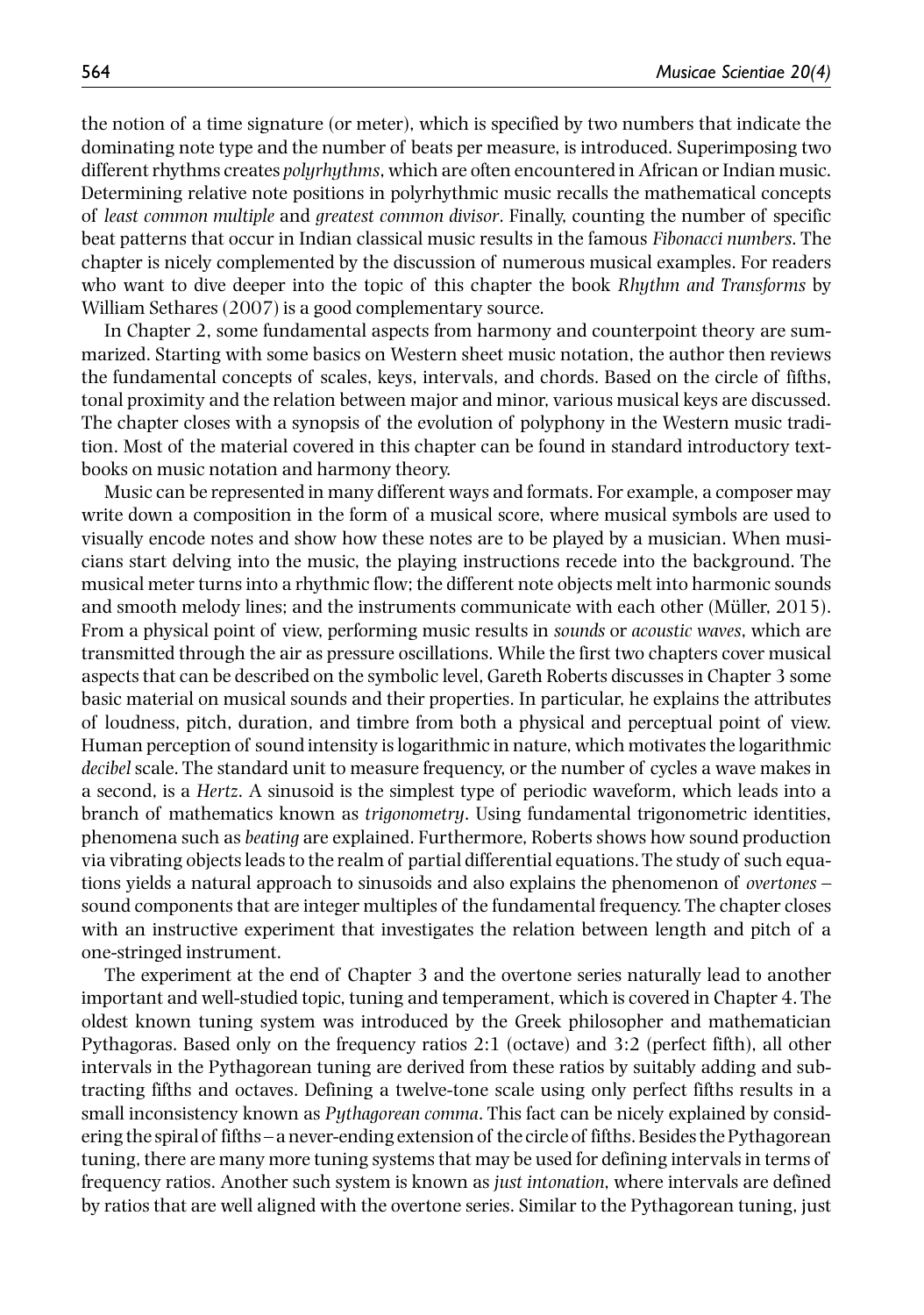intonation also results in an inconsistency expressed by the *syntonic comma*. The twelve-tone *equal-tempered scale*, in which an octave is subdivided into twelve scale steps, can be considered as a compromise to address the deficiencies in the Pythagorean tuning and in just intonation. The fundamental frequencies of these twelve-scale steps are equally spaced on a logarithmic frequency axis. Even though equal temperament discards the harmonically pleasing ratios of integers, it results in a practical tuning system with consistent half steps and a closed circle of fifths. In this detailed chapter, the author also takes the opportunity to discuss rational and irrational numbers. Considering the special scenario of Strähle's Guitar, he introduces the mathematical concepts of linear fractional transformations and discusses the fascinating approximation properties of continued fractions. This nicely written chapter, which sheds new light on some well-known topics, is one of the highlights of the book.

In Chapter 5, going back from sounds to the symbolic music domain, Roberts discusses universal structures based on symmetry – principles that can be found in various musical forms and styles. In particular, he emphasizes the transformations known as translation, retrograde, inversion, and retrograde-inversion and illustrates these principles with a number of concrete music examples, including Bach's *Musical Offering*. Analyzing abstract properties of symmetry operations leads to the notion of a *group*, which is a fundamental concept in a mathematical branch known as *algebra*. After giving a formal definition, he discusses various geometrically motivated groups, including the so-called *dihedral group* and the one defined by the musical symmetries based on retrograde and inversion. As another universal structure, the *golden ratio* and its relation to the Fibonacci numbers are discussed. It is shown that these principles may have some relevance for Bartók's *Music for Strings, Percussion, and Celesta*.

Chapter 6 introduces a rather unusual, yet intriguing connection between a musical activity and algebra. The art of *change ringing* refers to ringing a set of particular bells in a systematic manner to produce variations in their sounding order. A *change* is a specific arrangement of the bells so that each bell is rung exactly once. This leads to the mathematical notion of a *permutation*, which relates to the act of rearranging the distinct bells into some sequence or order. As detailed in this chapter, one of the primary goals in change ringing is to perform a number of changes that conform to a given set of rules. In particular, starting with an initial change, each possible change (or permutation) should be covered exactly once while imposing restrictions between successive changes before returning to the initial change. These rules cause challenging combinatorial problems, which are discussed explicitly for some specific examples. Motivated by this musical scenario, Roberts then resumes the topic of abstract group theory. The set of all permutations of a fixed size (corresponding to the number of distinct bells) forms one of the most important mathematical groups known as the *symmetric group*. Its importance is founded in the famous theorem by Cayley stating that *every* finite group is isomorphic to a subgroup of some finite symmetric group (an explanation that Roberts does not mention in this book). As a special case, it is shown how the dihedral group introduced in the previous chapter appears as a subgroup of the symmetric group of order four. In regards to the combinatorial problems occurring in change ringing, it is important at this point to mention another mathematically insightful approach not covered in this book. The permutations may be interpreted as the vertices of a graph, where two vertices are connected by an edge if there is a permitted transition (according to change ringing rules) that transforms one change into the other. Then a full transit through all possible changes corresponds to a so-called *Hamiltonian cycle*, a path that starts and ends at the same vertex while visiting each vertex in the graph exactly once (except the first and last one).

Chapter 7 is dedicated to a specific method of composition known as the *twelve-tone technique*. This technique, first proposed by Arnold Schoenberg, has had a great influence on many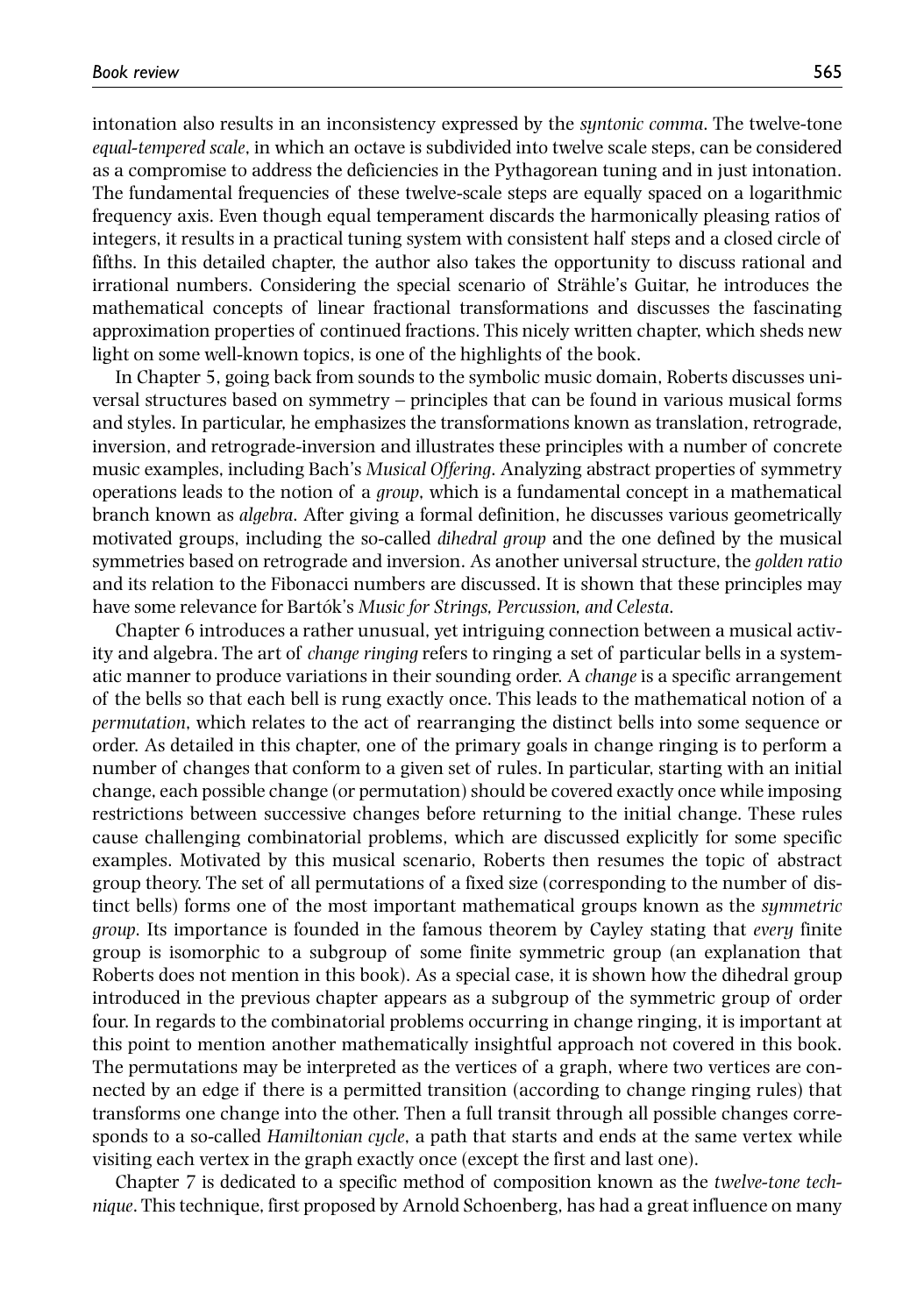musical styles in the 20th and 21st centuries. Roberts introduces the main idea of the twelvetone technique, in which a *tone row* consisting of a specific arrangement of the twelve chromatic pitch classes serves as the basic building block for a composition. Continuing the discussion from Chapter 5, he presents the *tone row matrix* as a concept for generating different transformations of a tone row. Then, the application of the twelve-tone concept is outlined by analyzing examples from Schoenberg's *Suite für Klavier* Op. 25. Finally, the chapter discusses invariance properties of tone rows under certain transformations. By carefully explaining certain symmetries in a step-by-step fashion, Roberts shows how to calculate the total number of distinct rows.

In the final Chapter 8, Roberts presents specific examples from modern music, which are constructed by explicitly using mathematical concepts. First, the music of the British composer Sir Peter Maxwell Davies is considered. In many of his works, so-called *magic squares* serve as construction principle. These are symmetrical matrices consisting of consecutive natural numbers, in which the sum of the elements in each row, each column, and in the two diagonals is the same. The numbers are used to determine pitches and note durations. By following contiguous paths in the magic squares, Davies generates rhythms and melodic lines used as building blocks in his compositions. In the next section, a work named *Clapping Music* by the composer Steve Reich is considered. This purely percussive piece for two musicians clapping their hands is generated from a single rhythmic pattern. Through a technique known as *phase shifting*, the pattern is repeated using different offsets to be applied by the two clapping musicians. Roberts highlights the composer's choice of the specific pattern by discussing its uniqueness. As a final example, two pieces by the Greek architect and composer Iannis Xenakis are presented. The first piece called *Metastasis* uses glissando elements to create a special surface. The other piece called *Pithoprakta* employs random processes – a principle from the field of *stochastics* – to generate clouds of sounds. The chapter closes with an instruction for students to compose their own music using mathematical concepts.

As discussed in the previous paragraphs, the book offers a selection of different topics in which music and mathematics intersect. Using music as a springboard, Roberts touches on various mathematical disciplines, such as algebra, number theory, combinatorics, trigonometry, and differential calculus. He does not hold back from using a mathematically clean formalism. At the same time, he confines himself to introducing only a small number of mathematical concepts, which serve as appetizers, giving a glimpse into the various mathematical disciplines. Furthermore, by discussing numerous explicit musical examples, Roberts manages to always connect back to the music domain. The selection of the book's topics is based on the author's teaching experience and his desire to provide a sufficiently comprehensive and practical source for instructors and students. Many of the chapters can be used modularly, which allows instructors in various disciplines to easily include material from the book within their courses.

A drawback of the modular structure is that a common thread throughout the book is not easy to find. Also, the fundamental question, to which extent music and mathematics are actually connected, remains unanswered. Surely, basic mathematics may help to better understand music theory – and some music may have been inspired by mathematics. One may argue that music and mathematics are intellectually related. However, does mathematics really help to better understand or appreciate music? How deep is the relation between music and mathematics? Is a composer really aware of mathematical structures when composing music? Is the relation between music and mathematics special, going beyond the connections between physics and mathematics, architecture and mathematics, or visual arts and mathematics? A deeper discussion of such questions would have further rounded off the book.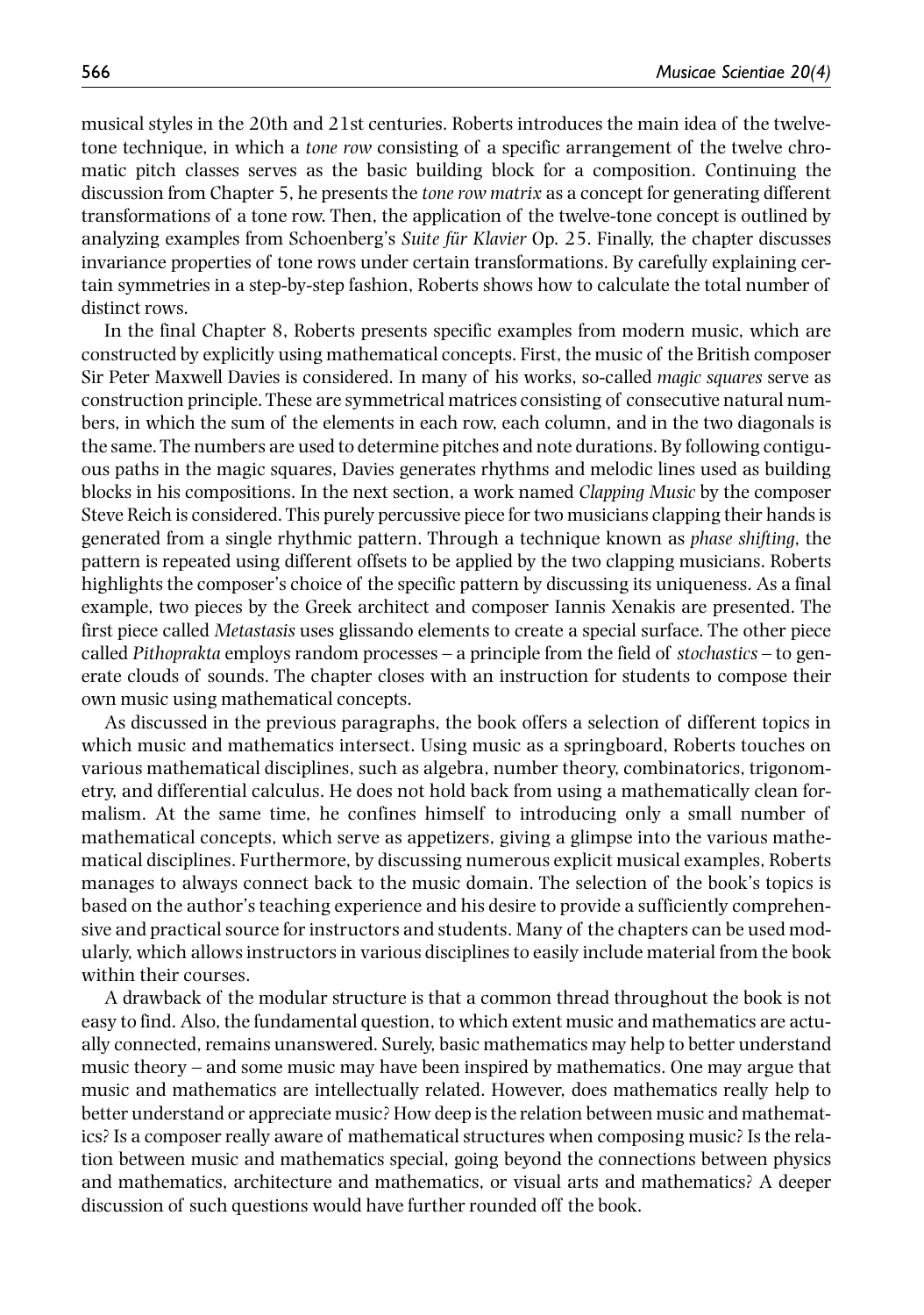Of course, selecting topics for a textbook is always a matter of taste, reflecting an author's teaching experience and preferences. Still, in view of recent developments in the music industry and the way music is produced and consumed, a number of important topics that would have nicely fit into the scope of the book are missing. For example, the book does not cover important topics such as digitization and digital representations of music – issues that are closely connected to both music and mathematics. Also, electronic tools used to synthesize and process music are based on mathematical tools and transformations that could have been discussed in this book. Maybe the most important and well-known tool is the *Fourier transform*, which converts a musical signal that depends on time into a representation that depends on frequency. This topic could have been perfectly added after Chapter 3 on *The Science of Sound*, in which the connection between a musical sound and a sine function is discussed. These are precisely the building blocks used in *Fourier analysis*, where a musical signal is compared with sinusoids of various frequencies. This results in a decomposition that unfolds the frequency spectrum of the signal – similar to a prism that can be used to break light up into its constituent spectral colors.

Even though references to relevant literature are given for each chapter individually, a broader discussion of related work and links for further reading would have been desirable. There are numerous books that establish connections between music and mathematics. For example, many topics addressed in this book (e.g., music notation, scales, tuning, intonation, consonance, sound generation, acoustics, vibrating systems, wave equations, and computational methods for composition) are also covered by the more comprehensive two-volume work, *Musimathics: The Mathematical Foundations of Music* by Gareth Loy (2011a, 2011b). Similar to the book by Gareth Roberts, *Mathematics and Music* by David Wright (2009) covers rational numbers and musical intervals, scales and tuning, chromatic scales, and modular arithmetic. In his book *The Geometry of Musical Rhythm*, Godfried Toussaint (2013) provides a systematic and accessible computational geometric analysis of musical rhythms. *Music: A Mathematical Offering* by Dave Benson (2006) covers topics such as sound and Fourier analysis, consonance and dissonance, scales and temperaments, music synthesis, and symmetries in music. Topics such as tuning and temperament, Helmholtz' theory on consonance, or geometry of music can also be found in the book *Music and Mathematics: From Pythagoras to Fractals* edited by Fauvel, Flood, and Wilson (2006). The now-classical text *Gödel, Escher, Bach: An Eternal Golden Braid* by Douglas Hofstadter (1999) explains the connections of form, geometry, logic, recursion, formal systems, and artificial intelligence. Where Gareth Roberts' book stands among existing books remains unclear. Furthermore, *From Music to Mathematics* would have benefited by pointing out relations to more advanced literature and other disciplines such as computational mathematics, audio processing, or music information retrieval. For example, in his book *The Topos of Music*, Guerino Mazzola (2002) establishes connections between music, cognition, composition, and deep mathematical concepts from algebra and category theory. Interesting relations between music, mathematics, and computer science have become relevant in fields such as Music Information Retrieval (MIR), which systematically deals with a wide range of computer-based music analysis, processing, and retrieval topics. Certain chapters of Roberts' book offer suitable foundations for MIR textbooks such as *Fundamentals of Music Processing* by Meinard Müller (2015).

Overall, *From Music to Mathematics* is a pleasing and well-written book that is accessible for everyone who wants to explore the connections between music and mathematics. Gareth Roberts does a great job of making numerous suggestions on how music can be used to illuminate mathematical concepts. The selection of music examples covering a wide range of musical styles is appropriate for illustrating the relation between the two fields. Containing homework